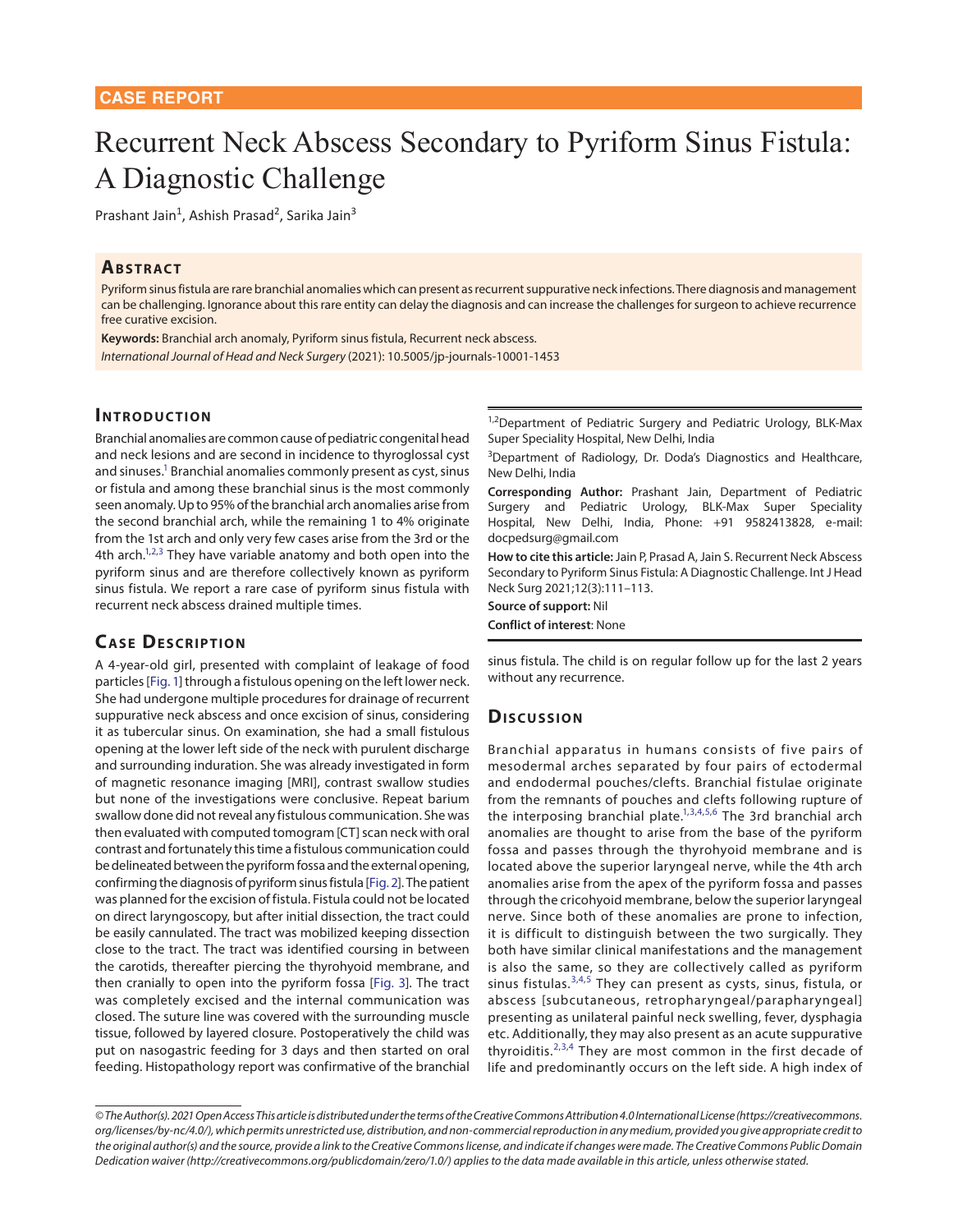

**[Fig.1:](#page-0-6)** Opening of previously operated sinus in left lower neck with leakage of milk

<span id="page-1-6"></span>

**[Fig. 2:](#page-0-7)** CT scan demonstrating the sinus tract

<span id="page-1-7"></span>

**[Fig. 3:](#page-0-8)** Dissection of pyriform fistula piercing the thyrohoid memebrane

<span id="page-1-8"></span>suspicion is required to diagnose and manage these lesions, especially if it's a left lower neck recurrent abscess.<sup>[2](#page-1-5)</sup>

<span id="page-1-10"></span>Investigations proposed include a barium swallow, and MRI or CT scan, $27$  $27$  but as observed in this case, CT scan with oral contrast had a better delineation of the fistulous tract. Our patient was operated multiple times before presenting to us. This was because the diagnosis was not confirmed and track was not demonstrated in previous investigations.

Surgical removal of the fistula and occlusion of the internal opening is the definite management. $3,7$  $3,7$  $3,7$  A systematic review by Nicoucar et al.<sup>[4,](#page-1-2)[5](#page-1-3)</sup> reported a success rate of 85% for open neck surgical procedures and they proposed open surgical procedures in children more than 8 years and endoscopic cauterization in children under 8 years as the rate of complication was more in the latter group. Endoscopic obliteration of the sinus using chemo cauterization<sup>[8](#page-2-0)</sup> laser,  $9$  or electrocautery<sup>10</sup> are various minimally invasive techniques described in the literature with variable success rates. However these are small case series without long term results.<sup>[3,](#page-1-1)[4](#page-1-2)</sup>

<span id="page-1-13"></span><span id="page-1-12"></span><span id="page-1-11"></span>Due to the variable anatomy, finding the internal opening is a challenge. Some surgeons perform laryngoscopy and localize the internal opening and inject methylene blue to delineate the tract, $3$  however we believe that it is difficult to locate the internal opening and also injecting the methylene blue dye results in spillage of the contrast into the surgical field making procedure more messy. This can further complicate the surgery, which already has been made difficult due to previous recurrent surgeries and infections. Instead it is better to cannulate and palpate the fistulous tract, staying close to it while dissecting it and reaching up to the internal opening. It is also important to cover the suture line with the surrounding tissues to give a layered closure, so as to reduce the risk of recurrence. It is recommended to do a hemithyroidectomy, to reduce the risk of recurrence, if there are features of suppurative thyroiditis.[7](#page-1-9) Additionally, a period of nasogastric feeding further aids in healing.

## **CONCLUSION**

Pyriform sinus fistulae are rare and require a high degree of suspicion and patience to delineate the fistula tract. A complete excision and layered closure of the opening in the pyriform sinus is mandatory to prevent recurrence.

## **Re f e r e n c e s**

- <span id="page-1-0"></span>[1.](#page-0-0) Schroeder JW, Mohyuddin N, Maddalozzo J. Branchial anomalies in the pediatric population Otolaryngol Head Neck Surg 2008;137:289–295. DOI: [10.1016/j.otohns.2007.03.009](https://doi.org/10.1016/j.otohns.2007.03.009)
- <span id="page-1-5"></span>[2.](#page-0-1) Madana J, Yolmo D, Kalaiarasi R, et al. Recurrent neck infection with branchial arch fistula in children. Int J of Pediatric 2011;75:1181–1185. DOI: [10.1016/j.ijporl.2011.06.016](https://doi.org/10.1016/j.ijporl.2011.06.016)
- <span id="page-1-1"></span>[3.](#page-0-2) Li W, Xu H, Zhao L, et al. Branchial anomalies in children: A report of 105 surgical cases. Int J Pediatr Otorhinolaryngol 2018;104:14–18. DOI: [10.1016/j.ijporl.2017.10.035](https://doi.org/10.1016/j.ijporl.2017.10.035)
- <span id="page-1-2"></span>[4.](#page-0-3) Nicoucar K, Giger R, Jaecklin T, et al. Management of congenital third branchial arch anomalies: a systematic review Otolaryngol Head Neck Surg 2012;142:21–28. DOI: [10.1016/j.otohns.2009.09.001](https://doi.org/10.1016/j.otohns.2009.09.001)
- <span id="page-1-3"></span>[5.](#page-0-4) Nicoucar K, Giger R, Pope Jr. HG, et al. Management of congenital fourth branchial arch anomalies: a review and analysis of published cases J Pediatr Surg 2009;44:1432–1439. DOI:[10.1016/j.](https://doi.org/10.1016/j.jpedsurg.2008.12.001) [jpedsurg.2008.12.001](https://doi.org/10.1016/j.jpedsurg.2008.12.001)
- <span id="page-1-4"></span>[6.](#page-0-5) James A, Stewart C, Warrick P, et al. Branchial sinus of the piriform fossa: reappraisal of third and fourth branchial anomalies. Laryngoscope 2007;117:1920-1924.DOI: [10.1097/mlg.0b013e31813437fc](https://doi.org/10.1097/mlg.0b013e31813437fc)
- <span id="page-1-9"></span>[7.](#page-1-10) Li Y, Lyu K, Wen Y, et al. Third or fourth branchial pouch sinus lesions: a case series and management algorithm. Journal of Otolaryngology-Head and Neck Surgery 2019;48:61. DOI: [10.1186/s40463-019-0371-6](https://doi.org/10.1186/s40463-019-0371-6)